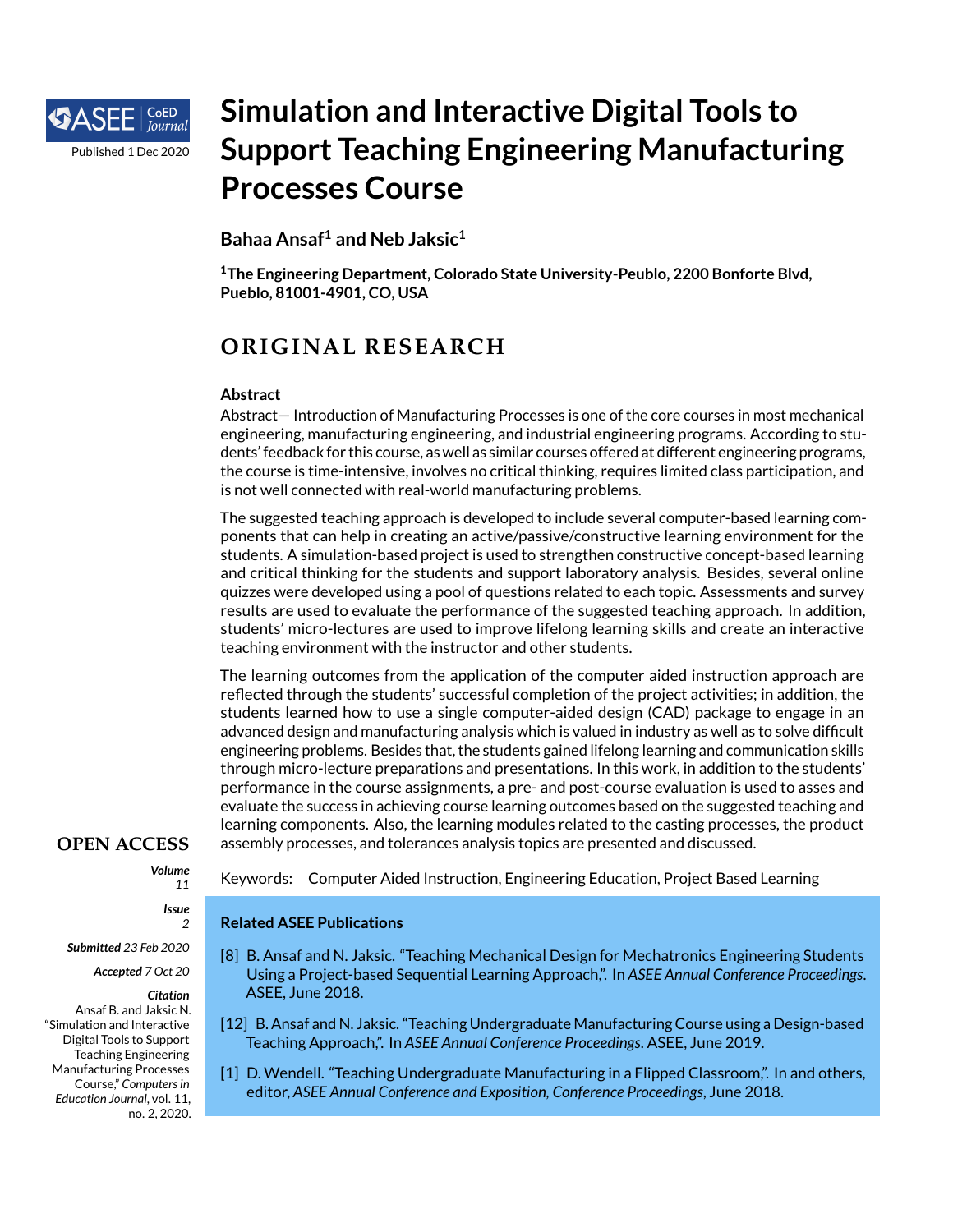### **1 Introduction**

Instructors are always trying to find a passionate way to teach their courses to support student's success efficiently and effectively. Furthermore, the continuous increase in the needs for new technical and nontechnical skills in the modern work environment represents another pressure factor on the universities to update student's learning outcomes to meet the demand of the contemporary industry and business to keep the qualified workers current. Thus, the teaching methods need to be updated continuously to reflect the direct and indirect changes in the learning and the work environment. In general, during the past few decades, engineering education became more focused on hands-on project-based teaching approaches, used more interactive, open-ended problems, and required more feedback on the problem-solving process that is proven to be more effective and can lead to increased student learning [\[1\]](#page-0-0) .

Several teaching approaches were implemented to improve student's learning outcomes by integrating active/passive learning and real-life projects. For example, Graham et al. [\[2\]](#page-12-0) used the Paul-Elder framework of critical thinking to define and operationalize critical thinking for the Electrical and Computer Engineering program students. Students are taught explicitly the methods of critical thinking followed by explicit critical thinking exercises in the introduction to engineering course to prepare students to embrace more elaborate, discipline-specific, critical thinking required of them in future courses. At sophomore, junior and senior levels, courses were selected to emphasize critical thinking and professional ethics. The students were encouraged to use critical thinking skills to analyze requirements and constraints which would apply for advanced real-world problems. Significant improvement in the critical thinking skills of students has been achieved through this sequence.

An integrated thinking approach is adopted by Katz [\[3\]](#page-12-1) to bridge the educational gap between analytical and design thinking for mechanical engineering students. The suggested approach is implemented by reforming science engineering courses by stressing the physical interpretation of mathematical derivations to analyze and design simple mechanical devices; then, modifying project-based design courses to emphasize the analysis part of the creative design process. Positive feedback from the students suggests that integrated thinking might be successfully applied in many areas of mechanical engineering (ME) education to create continuous education patterns.

Simulation based learning (SBL) provides learners with interactive learning experiences and enhances students' motivation and performance [\[4\]](#page-12-2). Their research findings show "that the students perceived their basic psychological needs to be met and that SBL can potentially enhance selfdetermined motivation as well as improve learning in general." Another study [\[5\]](#page-12-3) shows the value of using simulations to exercise reflective and descriptive thinking of students, given appropriate teacher support and careful technology selection.

Fredriksson [\[6\]](#page-13-0) explored how and when to use software to support teaching in Engineering, Materials Science, or Design. He described how "a comprehensive digital tool for materials related teaching and learning can be introduced to students and used to promote engineering knowledge, skills and understanding in a modern and accreditation-friendly way." A software (CES Selector and Granta MI [\[7\]](#page-13-1)) specifically developed for education was introduced in the first-year class on Materials Science and Engineering. The results show that the use of the software contributed to a number of students' learning outcomes.

A multi-levels sequential design project is used by Ansaf and Jaksic [\[8\]](#page-0-1) to increase students learning outcomes in design analysis and critical thinking. The students implemented the required design modifications of a product in a systematic time-based procedure using traditional and nontraditional design tools like finite element analysis. Their results show an improvement in student engagement in the course topics and in critical thinking.

Okojie [\[9\]](#page-13-2) claims that "in a highly competitive manufacturing industry, the total cost of design and manufacturing can be reduced and hence increase the competitiveness of the products if computers can integrate all working procedures. Computer-aided integration has, therefore, become an inevitable trend. Many industries have achieved a great deal of success between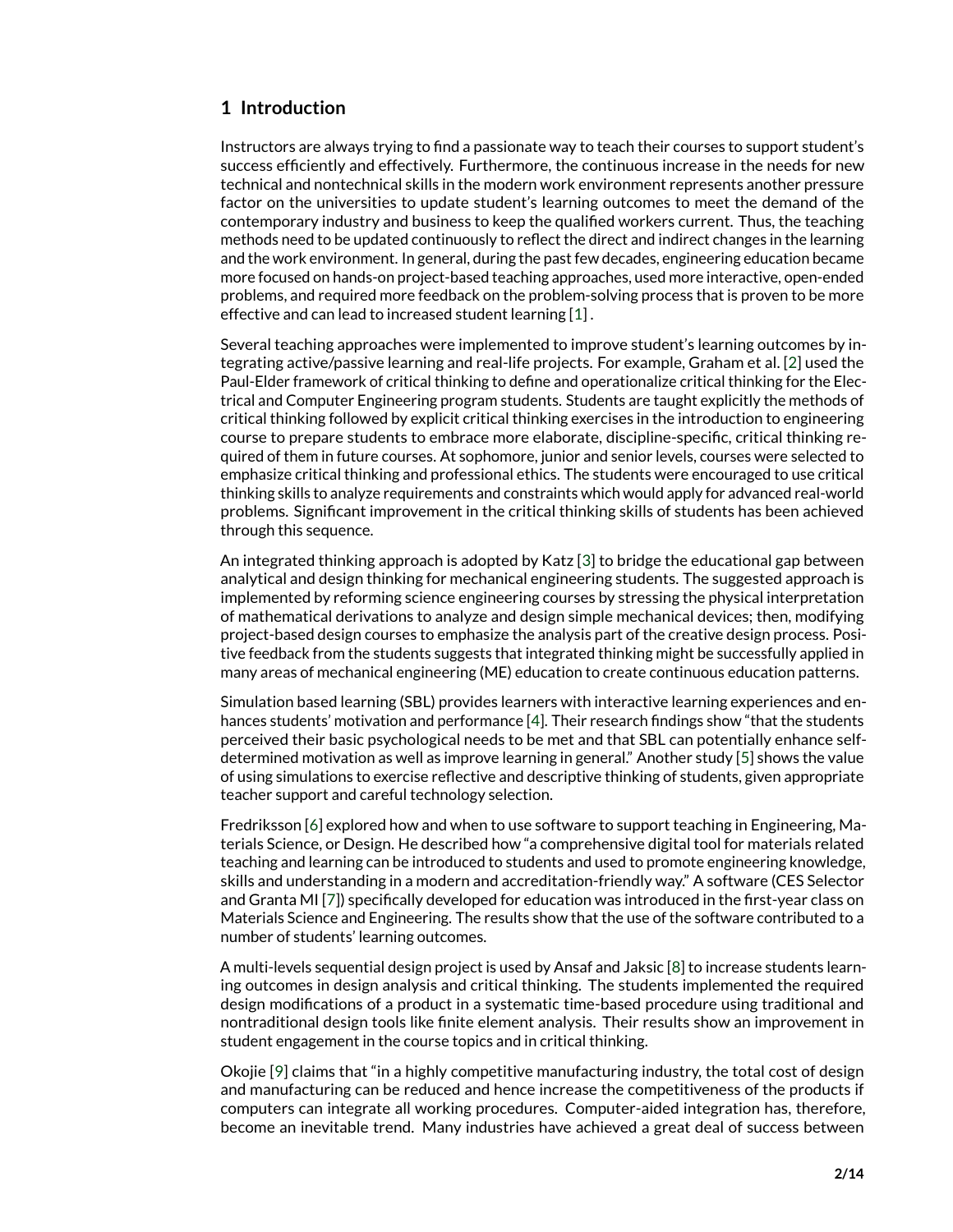non-integrated and integrated systems."

Egelhoff et al. [\[10\]](#page-13-3) described "a structured problem-solving approach which uses the students' understanding of free-body-diagrams, shear and moment equations, and energy methods. With the development of note-taking handouts supplied to the students, the structured analysis is led by the instructor using Castigliano's theory of internal energy. The problem formulation is kept general until the last step. Numerical integration can be performed in the software of the students' choice."; Egelhoff et al. [\[10\]](#page-13-3) "found that using this approach accomplishes a richer, deeper understanding of design among our students and increases their confidence as indicated by our pre- and post-activity assessment."

The challenges, as well as the definition, characteristics, and educational objectives of flipped learning are introduced and summarized by Hwang et al. [\[11\]](#page-13-4). They identify why flipped learning has been adopted by so many educators. Among the reasons presented are:

- 1. *In-class activities and discussions*. This can increase teacher-student and student-student interactions, thus creating an active learning atmosphere that can improve students' learning motivation.
- 2. *Multimedia digital teaching materials.* These materials "are easy to save, manage, revise, and impart."
- 3. *Additional teaching strategies.* Advanced teaching strategies capable of promoting higherorder thinking abilities can be implemented.

Wendel [\[1\]](#page-0-0) used a flipped classroom teaching approach to teach an intermediate undergraduate manufacturing class at the Massachusetts Institute of Technology. According to Wendel, the initial students' survey indicated that this intermediate-level manufacturing class was not related to "the real world," was not interesting, and was time-intensive. The feedback from students showed the class to mostly promote informative learning as opposed to concept-based learning and critical thinking. Implementation of the flipped-classroom approach included pre-recorded videos that were used to prepare the students for a lecture. Then students in pairs participated in challenges during the class time related to the lecture topic. The results showed increases in student participation during lecture time. Also, the students noted their preference for advanced scientific content in class.

According to students' feedback about their learning experience at the engineering manufacturing course, as well as the feedback on similar courses offered at other universities, the students mentioned the following: the course is time-intensive, involves no critical thinking, requires limited class participation, and is not well-connected with real-world manufacturing problems. Part of these drawbacks can be correlated to the traditional course curriculum and teaching style that mainly depend on the lectures for the manufacturing processes that are aligned and synchronized with the laboratory work (projects) to gain the required knowledge and skills.

The preliminary partial results about the design and implementation of a new teaching strategy for this course, and for similar technology-based engineering courses, had been presented elsewhere [\[12\]](#page-0-2). In this extended work presented here, we address the improvements in the teaching approach of an Engineering of Manufacturing Processes course for mechatronics and industrial engineering students at Colorado State University-Pueblo. The suggested teaching approach is developed to include several learning components that can help create an active/passive/constructive learning environment for the students. Computer-based simulation projects are used to strengthen constructive concept-based learning and critical thinking of the students. Online quizzes are designed and created to help students to improve their understanding of the basic definitions and concepts of traditional and nontraditional manufacturing processes. Additionally, students' microlectures are used to improve lifelong learning skills and create an interactive teaching environment with the instructor and other students.

Assessments and survey results are used to evaluate the performance of the suggested teaching approach during course implementation. In addition, at the end of the course, assessment survey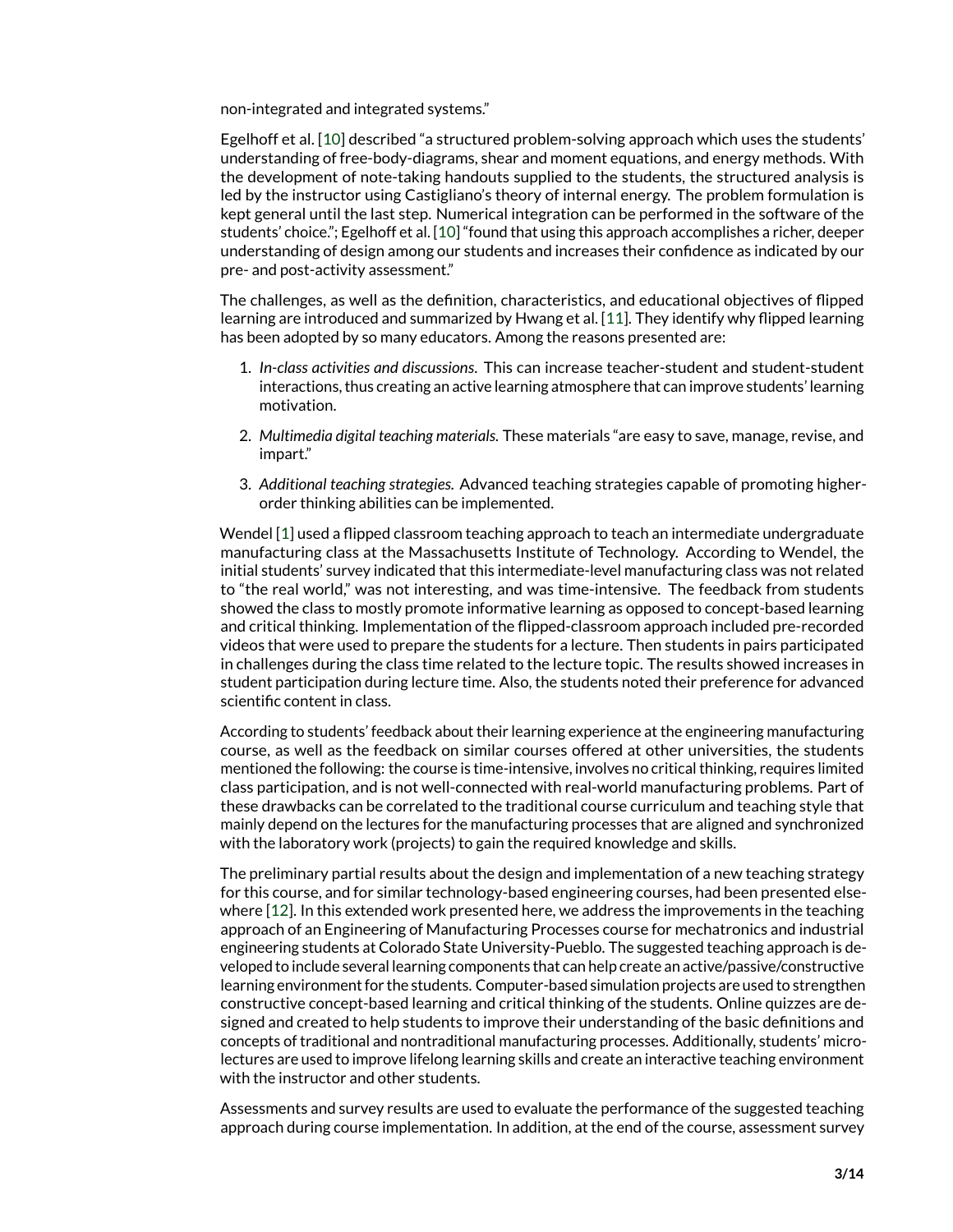results are used to evaluate the effects of the suggested teaching/learning activities on student learning outcomes.

### **2 Course Description**

The manufacturing curriculum at the engineering program at Colorado State University- Pueblo consists of a two-course sequence: Engineering of Manufacturing Processes and Computer-Integrated Manufacturing (CIM). Both courses are structured so that enrollment is capped at 24 students per lecture and 16 students per lab section. Both courses are essential for the engineers dealing with any manufacturing discipline, whether working on a factory floor or in a design and management roles. In the Engineering of Manufacturing Processes course, students are exposed to introductory principles and concepts of traditional and nontraditional manufacturing. In general, a manufacturing processes course is a cornerstone foundation course in many engineering programs. The traditional objective of this course is to engage students with the principles and concepts of traditional and nontraditional manufacturing.

The course includes a description and basic analysis of manufacturing processes like product assembly, casting, metal forming, machining, welding, and semiconductor manufacturing. The engineering program at our university offers the Engineering of Manufacturing Processes course with lab (4 semester credit hours) for junior students including 3 contact hours of lecture and 2 contact hours of lab.

Prior to this course, the students had freshman and sophomore level courses and are expected to have the following prerequisites listed by topic:

- 1. Basic engineering drawing practices and tolerances
- 2. Basic physics concepts: velocity, acceleration, force, torque, energy, power, heat, fluid dynamics
- 3. Descriptive statistics, geometry, trigonometry, and calculus
- 4. Material properties: strain, stress, strain rate
- 5. Graphing 3D objects and system assembly using SolidWorks<sup>®</sup>,

The number of students in this course is capped at 24. The course is taught only once a year.

### **3 Course Implementation**

The course is taught by first introducing each topic, then presenting examples, in-class assignments, and projects, and finally assigned homework. The class assignment sets are designed to allow students to practice and sharpen their problem-solving skills. The students are allowed to work in teams to solve in-class assignments during lab time.

### **3.1 In-class Simulation Projects and Exercises**

A real-life engineering product with a challenging set of questions is used as an in-class project to improve critical thinking about different manufacturing operations beyond the classroom walls. To accommodate project analysis, the simulation tools in SolidWorks are used. For the dimensions and tolerances analysis in the assembly process, the students work on a design tolerances analysis problem to meet the required design specifications. The tolerances design for a linkage pivot is a modified and extended version from that given by Budynas et al. [\[13\]](#page-13-5).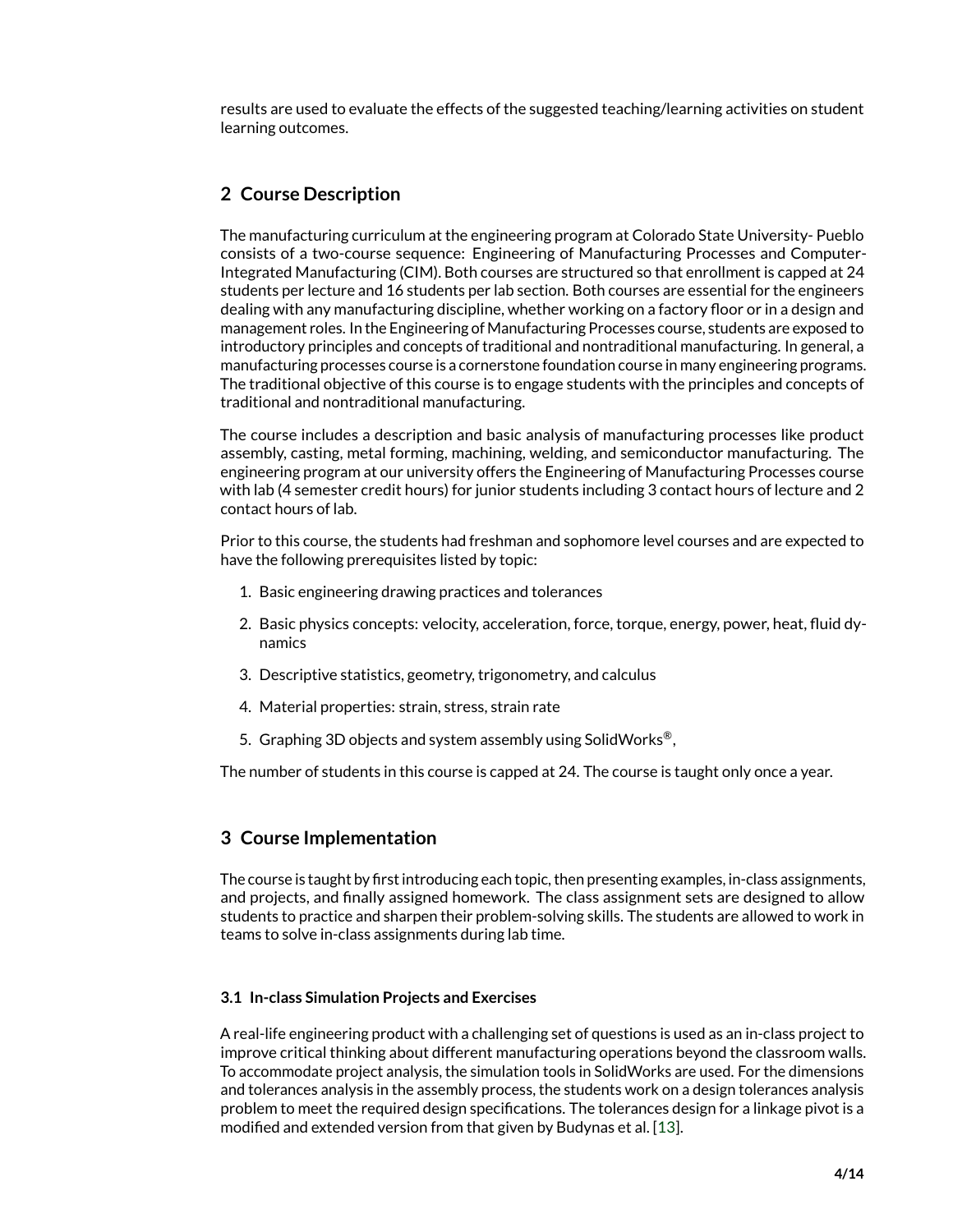#### *3.1.1 Project #1 Tolerances Design for a linkage pivot*

A pivot in a linkage has a pin ([Figure 1\)](#page-4-0) whose dimension  $x \pm a$  is to be established. The thickness of the link clevis is 1.5 $\pm$  0.005 inches. The designer has concluded that a gap between  $g_{min}$  and  $g_{max}$  will satisfactorily sustain the function of the linkage pivot.



<span id="page-4-0"></span>**Figure 1.** Linkage pivot

For interchangeable assembly processes:

- 1. Determine the dimension *x* and its tolerance *a*
- 2. If the pin diameter available in the stock is  $0.6 \pm 0.002$  inch and M1 manufacturing process is used to create the clevis holes suggest an appropriate clevis hole diameter y to ensure the minimum clearance between the pin and the hole is E. (Note: use typical tolerance limits b for M1 process, Table 5.2 (or 5.4) in your textbook)
- 3. Use TolAnalyst<sup>TM</sup> tool to verify your results from part 1

#### Notes:

- 1.  $g_{min}, g_{max}, E$ , and  $M1$  (b) values are assigned to each student
- 2. Show your analysis for the parts A and B precisely using both 100 percent and statistical interchangeability methods.
- 3. Submit the tolerance analysis report for the part C in addition to your linkage pivot assembly and the part files.

The expected learning outcomes from this project are:

- Understanding the relationship between engineering design of product and assembly process using tolerance analysis as a part of the design specification.
- Implementing tolerance analysis for a specific product in x and y-directions using 100% interchangeability and statistical methods.
- Understanding the relationship between the tolerance and the type of manufacturing process used to create different features in the components.
- Understanding and using the TolAnalyst<sup>TM</sup> simulation tool in SolidWorks to implement tolerance analysis for the assembly and compare the results with the traditional methods.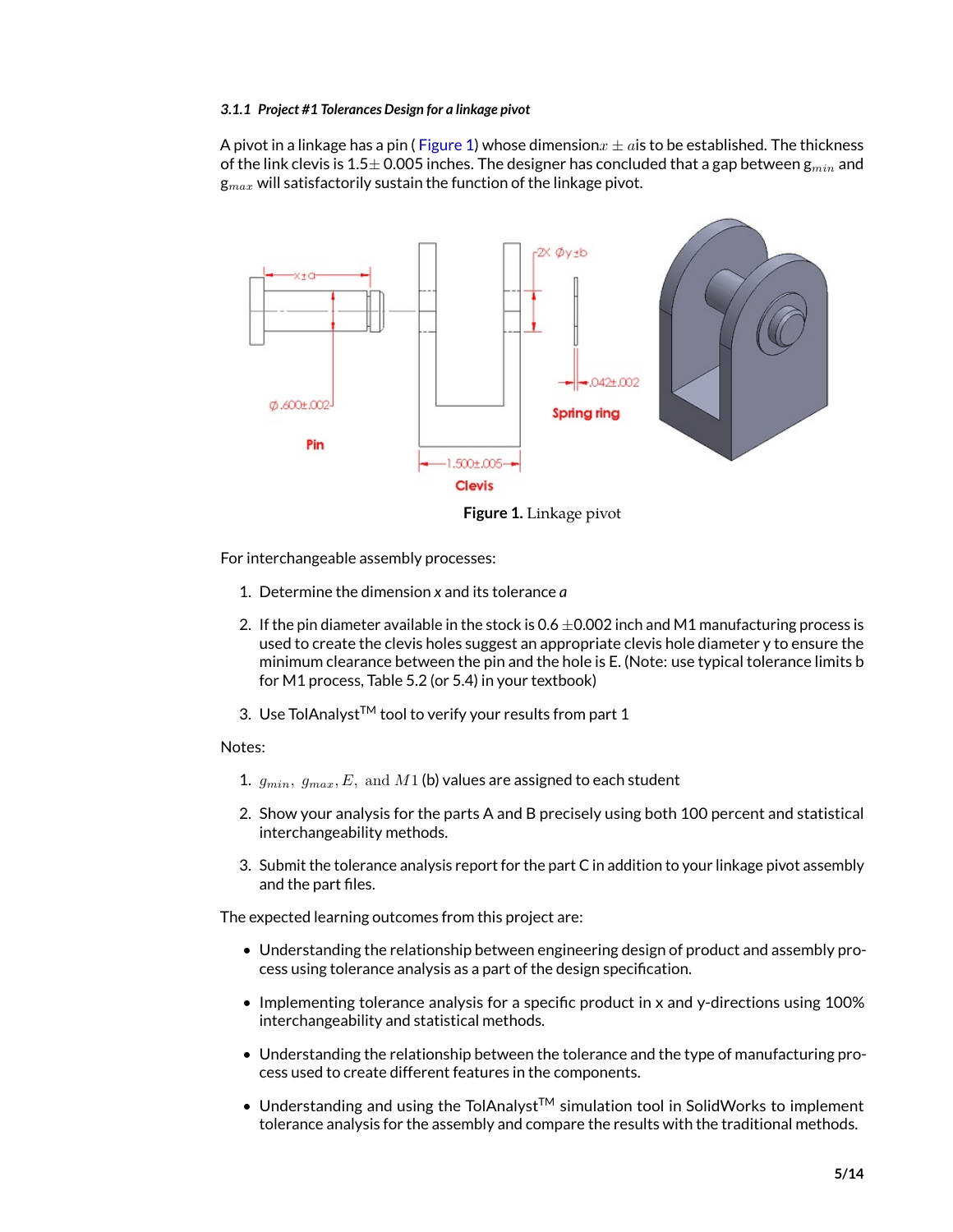#### *3.1.2 Project #2 Sand casting of a wolf head*

This project is the first in a series of engineering manufacturing processes to create a nutcracker as a final project in this class. The first subproject is designed to provide students with a hands-on experience of the sand casting process of a wolf head shown in Figure 2. It is interesting that our engineering department is one of the few that still offer this real experience with the casting process using an in-school foundry. The students need to use design equations for heat and pouring concepts ( [Equation 1\)](#page-5-0), and the solidification and cooling process analysis ( [Equation 2\)](#page-5-0) [\[14\]](#page-13-6).



**Figure 2.** 3D CAD view for the wolf head casting project

The most challenging piece of information that the students need to find is calculating the surface area and the volume of an irregular wolf head part. The students need to use the SolidWorks part file of the wolf head to calculate the surface area and the volume of the casting. [Figure 3](#page-6-0) shows the casting process in the department's foundry and [Figure 4](#page-7-0) shows the final casting product.

#### **Heating and Pouring**

<span id="page-5-0"></span>
$$
H = \rho V \left[ C_s \left( T_m - T_0 \right) + H_f + C_l \left( T_p - T_m \right) \right] \tag{1}
$$

- $\bullet$  H = total heat required to raise the temperature to the pouring temperature [J],
- $\rho$  = density [g/cm<sup>3</sup>],
- $C_s$  = weight specific heat for the solid metal [J/(g  $^oC$ )]
- $T_m$  = melting temp. of metal in [<sup>o</sup>C]
- $T_o$  = starting temperature of metal [<sup> $o$ </sup>C]
- H<sub>f</sub> = heat of fusion  $[J/g]$
- $C_l$  = weight specific heat for the liquid metal[J/(g  $^oC$ )]
- Tp = pouring temperature  $[°C]$
- $V =$  volume of metal heated [cm<sup>3</sup>]
- Total heat required for pouring  $(H) = ??$

#### **Solidification and Cooling (Chvorinov's rule)**

$$
T_{TS} = C_m \left(\frac{V}{A}\right)^n \tag{2}
$$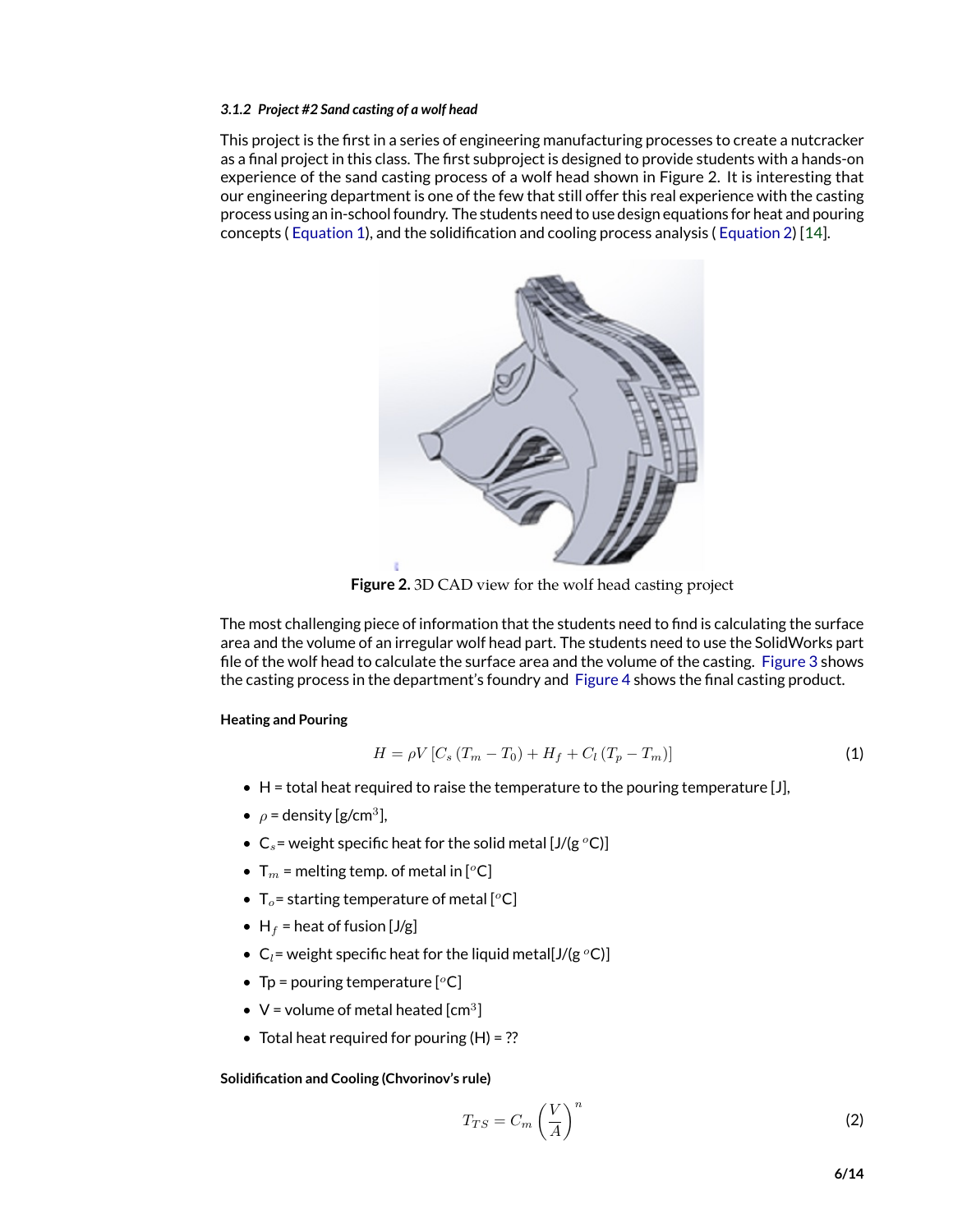- $T_{TS}$  = Total Solidification Time [min]
- $V =$  volume of the casting  $[cm^3]$
- A = surface area of casting  $[cm^2]$
- $C_m$  = mold constant [min/cm<sup>2</sup>]
- $\bullet$  n = an exponent, usually n=2
- $C_m$  depends on:
	- **–** Mold material
	- **–** Thermal properties of the cast metal
	- **–** Superheat (pouring temperature relative to the melting point of the metal)
- Total solidification time  $(T_{TS})$  = ??



**Figure 3.** Sand casting process

### <span id="page-6-0"></span>**3.2 Online Quizzes**

The instructor developed a new database that includes more than two hundred questions that cover several topics related to the course materials. The Blackboard® assignment tools were used to create and deliver online quizzes. The online quiz is designed to have 5 -10 questions selected randomly for each student linked to the studied topic in the class. These quizzes are designed to improve the critical thinking and understating of the basic concepts and related terminology outside class time. The duration of the quiz is set to be a one-hour continuous session, and the students are allowed to select the exam time within the given time frame for the exam (usually two days).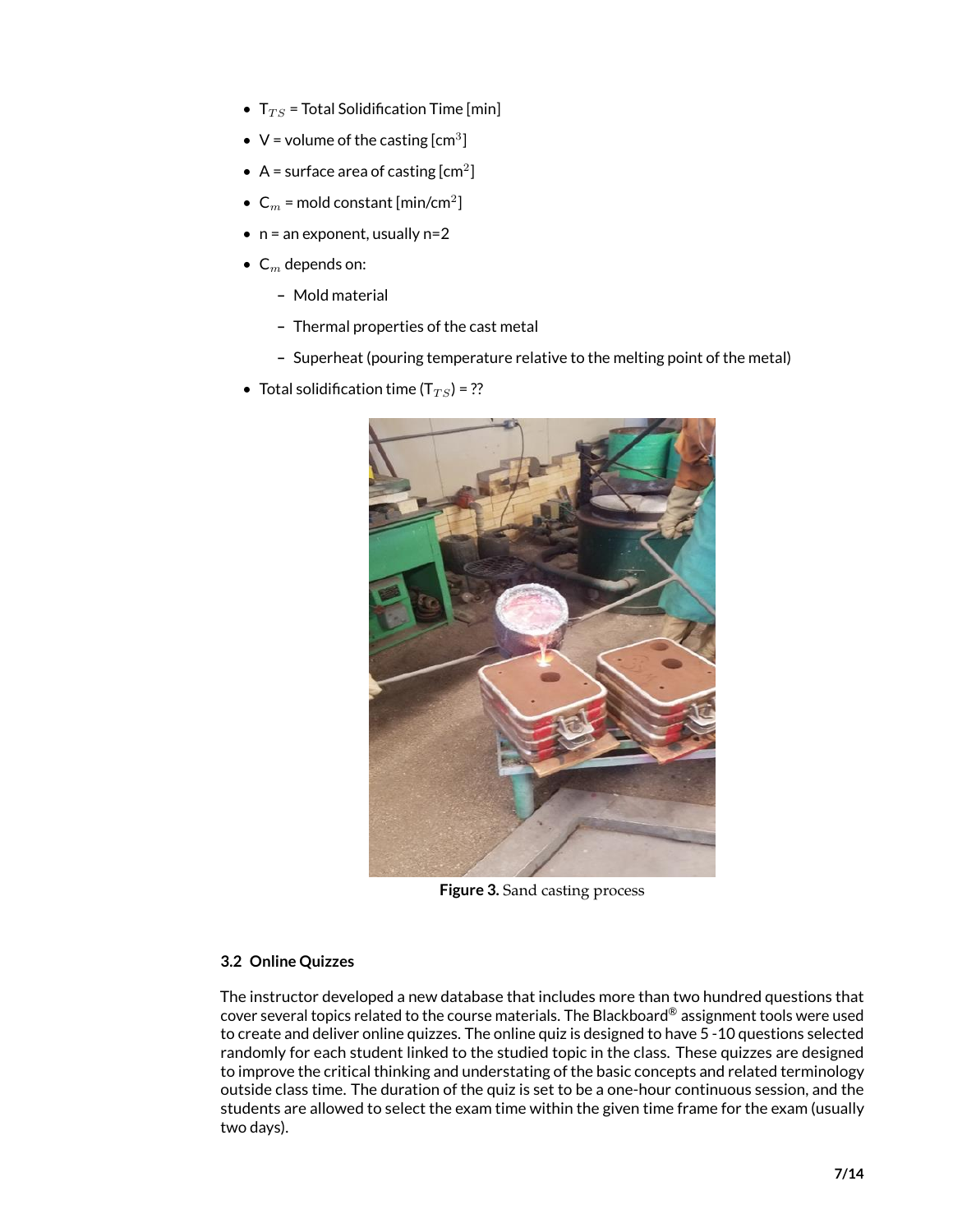

**Figure 4.** Final product

### <span id="page-7-0"></span>**3.3 Students' Micro-lectures (MLs)**

To create passion and interactive course learning environment students' micro-lectures for selected topics were introduced and implemented during the class period.

Each student (or a group of students) prepares a 15-20 min presentation to show his/her/their essential findings related to the selected manufacturing process. The micro-lectures focus on the important features and applications of the selected manufacturing process. Video segments and simulations can be used to enrich students' understanding of that manufacturing process. In addition to the instructor's evaluation, peer evaluations are used to evaluate micro-lectures. Participation in peer evaluations and discussions is necessary for the final assessment of the micro-lectures. It is expected that the micro-lectures demonstrate essential aspects of the manufacturing process as an added value to the information in the lecture notes. The students are urged to start working on their designated topics when the related chapter is started, as listed in the lecture notes. The micro-lectures weight 15% of the final grade. (75% for the presentation and material quality, 25% for peer evaluation). MLs improve student's self-learning skills while helping the students achieve the lifelong learning goal. In addition, this learning approach allows more time to focus on problem-based assignments and mini-projects during class time. The students' micro- lecture topics addressed in this study are listed in [Table 1.](#page-8-0)

### **4 Results And Discussion**

The assessment of the listed outcomes for the new teaching approach is measured directly using the students' evaluation survey (class participation and critical thinking) and students' motivation in students' micro-lectures and projects. The direct evaluation result from class assignments is used to measure a knowledge increase related to the selected course topic. The academic feedback from other faculty members about course implementation strategy and the learning outcomes according to the ABET accreditation criteria is considered in this study as well.

A pre-course survey is prepared to measure students' expectations of the course in general and the instructor's teaching style in particular in addition to some questions that are meant to increase students' awareness of the selected topic (the dimensions and tolerances analysis in the assembly process). The survey results for the class of 24 students showed that about 32% of students hate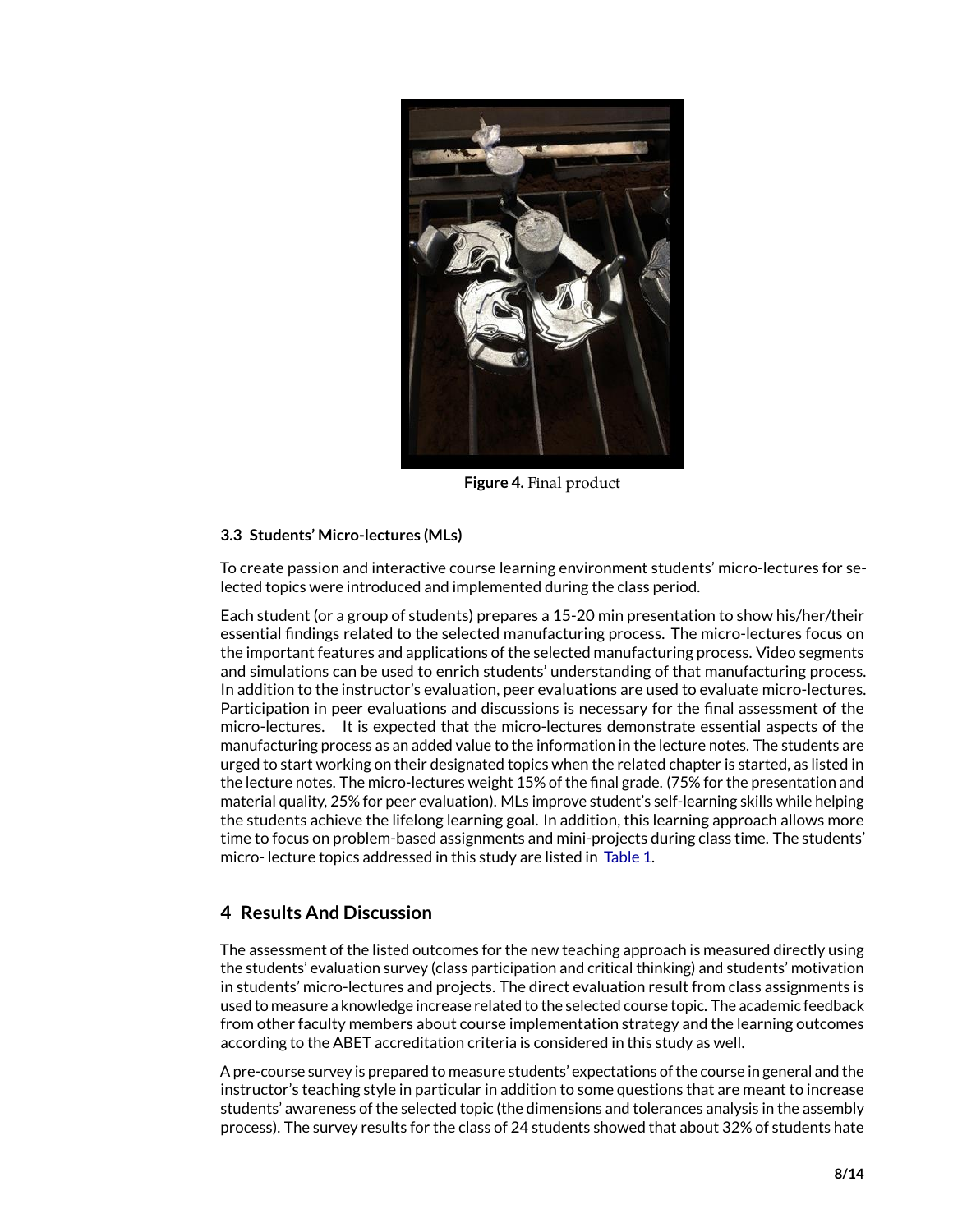| #  | <b>Topic</b>                      | #  | <b>Topic</b>                      |
|----|-----------------------------------|----|-----------------------------------|
|    | Selective assembly                | 12 | Chemical machining                |
| 2  | Sand casting process              | 13 | Mechanical energy processes       |
| 3  | Centrifugal casting process       | 14 | Electrochemical machining         |
| 4  | Vertical casting process          | 15 | Welding                           |
| 5  | Investment casting process        | 16 | Fusion welding                    |
| 6  | Refractory casting process        | 17 | Milling                           |
|    | Die casting process               | 18 | Physical vapor deposition         |
| 8  | <b>Drilling</b>                   | 19 | Sheet metalworking                |
| 9  | Turning and boring                | 20 | Solid-state welding               |
| 10 | <b>Plating</b>                    | 21 | Grinding, honing, lapping         |
| 11 | <b>Bulk deformation processes</b> | 22 | Superfinishing polishing, buffing |

<span id="page-8-0"></span>**Table 1.** Micro-lectures topics

or dislike the traditional lecture style, 60% do not care, and about 8% love the traditional lecture style.

A post-course survey included more specific questions about the new instructional components in the course (students' micro-lectures, design-based projects, and online quizzes), in addition to knowledge development assessment questions.

The most interesting result from the post-lecture survey was that 68% of the students answered that they don't like traditional lecture styles. This shows a strong shift in students' opinion about lecturing style from the pre-course survey results, and serves as a strong indicator that adding new teaching and learning components makes the class more enjoyable for the students.

### **4.1 In-class Simulation Projects and Exercises**

The post-course survey shows that 66.66% of students think that the in-class projects and exercises are very useful and 33.33% consider them as useful. When the students were asked for suggestions to improve the in-class projects and exercises, the most important responses were "help understand material better", "watch the videos of the applications before doing the exercises", and "give more time to work on it." Again time is an essential factor in making sure that the pace of the course does not add more pressure on the students. MLs presentations, including short videos and students' performances, help students understand the process (virtually) before starting numerical analysis assignments for the in-class projects.

For the in-class Project #1, 75% of the students were able to solve part A successfully, about 67% of the students were able to solve part B successfully, and about 71% of students used simulation tool (TolAnalystTM) successfully to verify their results from the traditional tolerance analysis of part A ( [Figure 5\)](#page-9-0). These results aligned with the students' feedback in the post-lecture survey show that 95 % of the students think that the in-class project helped them enrich their understanding of the class topic. Also, more than 62% of students are willing to use the simulation tools in their future work in industry in addition to 35% that may use it. The post-lecture results show that students think that introducing new simulation tools is very beneficial for their future careers as engineers. This is a good outcome when compared with the pre-lecture survey which shows that about 80% of students in this class did not know the simulation tool TolAnalyst<sup>TM</sup> in SolidWorks. Also, about 80% mentioned that working on the in-class project enriches their understanding of the topics. It is interesting to note that adding simulation tools to the project assignment does not require a considerable additional amount of time from the students. According to the post-lecture survey, about half of the students spent 2 hours and about 27% of students spent 4 hours to learn the TolAnalyst<sup>TM</sup> tool. Some students struggled with the simulation part of this project due to their lack of basic SolidWorks skills.

For Project #2 Sand Casting, it was interesting to see that most of the students were able to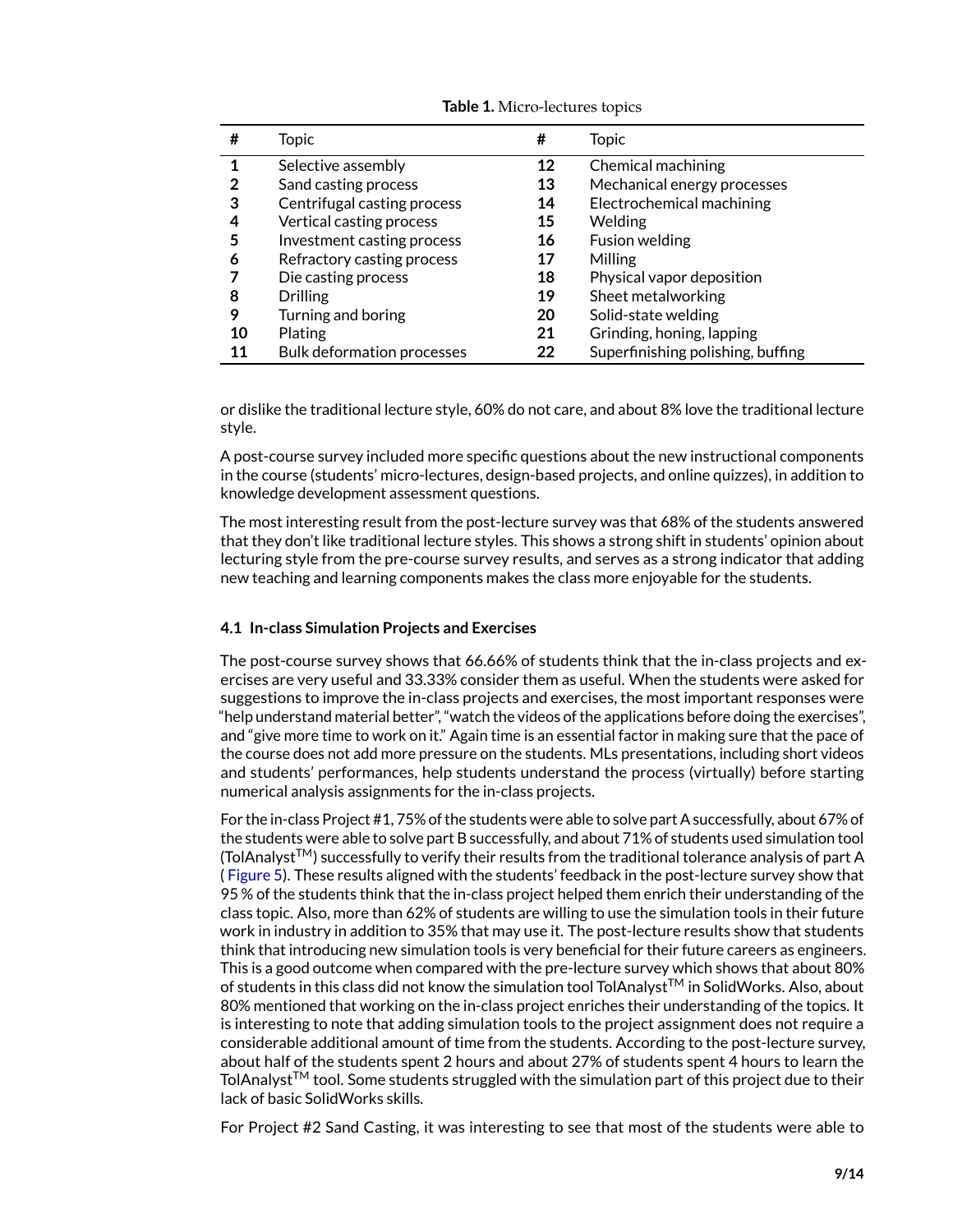|                                   | B<br>$\mathsf{A}$               |                                |                      | D           | E           | F                              | G     |
|-----------------------------------|---------------------------------|--------------------------------|----------------------|-------------|-------------|--------------------------------|-------|
| <b>Study Name</b><br>$\mathbf{1}$ |                                 | 100% interchangable            |                      |             |             |                                |       |
| $\overline{2}$                    |                                 |                                |                      |             |             |                                |       |
| 3                                 | <b>Analysis Parameters</b>      |                                |                      |             |             |                                |       |
| 4                                 | <b>Orientation tolerances</b>   | <b>OFF</b>                     |                      |             |             |                                |       |
| 5                                 | <b>Normal to origin feature</b> | <b>NO</b>                      |                      |             |             |                                |       |
| 6                                 | <b>Float fasteners and pins</b> | <b>OFF</b>                     |                      |             |             |                                |       |
| $\overline{7}$                    |                                 |                                |                      |             |             |                                |       |
| 8                                 | <b>TolAnalyst Measurement</b>   | (in)                           |                      |             |             |                                |       |
| 9                                 | <b>Nominal Value</b>            | 0.027                          |                      |             |             |                                |       |
| 10                                | <b>Minimum Value</b>            | 0.004                          |                      |             |             |                                |       |
| 11                                | <b>Maximum Value</b>            | 0.05                           |                      |             |             |                                |       |
| 12                                | <b>RSS Minimum</b>              | 0.0101                         |                      |             |             |                                |       |
| 13 <sup>13</sup>                  | <b>RSS Maximum</b>              | 0.0439                         |                      |             |             |                                |       |
| 14                                |                                 |                                |                      |             |             |                                |       |
| 15                                | <b>Minimum Contributors</b>     |                                |                      | $\sigma$ as |             |                                | 0 004 |
| 16                                | <b>Feature</b>                  | Percentage                     |                      |             |             |                                |       |
| 17                                | Plane2@Pin-1                    | 69.57%                         |                      |             |             |                                |       |
| 18                                |                                 | <b>Dimensions</b>              | <b>Nominal Value</b> | <b>Type</b> |             | <b>Tolerance 1 Tolerance 2</b> |       |
| 19                                |                                 | DistanceBetween1@Pin-1         | 1.569                | Symmetric   | 0.02        |                                |       |
| 20                                | Plane2@Clevis-1                 | 21.74%                         |                      |             |             |                                |       |
| 21                                |                                 | <b>Dimensions</b>              | <b>Nominal Value</b> | <b>Type</b> |             | <b>Tolerance 1 Tolerance 2</b> |       |
| 22                                |                                 | DistanceBetween1@Clevis-1      | 1.5                  | Symmetric   | 0.01        |                                |       |
| 23                                | Plane2@snap spring-1            | 8.70%                          |                      |             |             |                                |       |
| 24                                |                                 | <b>Dimensions</b>              | <b>Nominal Value</b> | <b>Type</b> |             | <b>Tolerance 1 Tolerance 2</b> |       |
| 25                                |                                 | DistanceBetween1@snap spring-1 | 0.042                | Symmetric   | $\mathbf 0$ |                                |       |
|                                   |                                 |                                |                      |             |             |                                |       |

<span id="page-9-0"></span>**Figure 5.** Sample of students work for Project #1 part C.

| <b>Nass Properties</b>                                                                                                                           |                              |
|--------------------------------------------------------------------------------------------------------------------------------------------------|------------------------------|
| wolf head fullp1.SLDPRT                                                                                                                          |                              |
|                                                                                                                                                  | Options                      |
| Recalculate<br>Override Mass Properties                                                                                                          |                              |
| Include hidden bodies/components                                                                                                                 |                              |
| Create Center of Mass feature                                                                                                                    |                              |
| Show weld bead mass                                                                                                                              |                              |
| Report coordinate values relative to:                                                                                                            |                              |
| Mass properties of wolf head fullp1<br>Configuration: Default<br>Coordinate system: -- default --                                                |                              |
| The mass properties were copied from an assembly when the assembly w<br>To update the mass properties, please open the assembly and resave it a: |                              |
| Density = 0.0361 pounds per cubic inch                                                                                                           |                              |
| 777 pounds                                                                                                                                       |                              |
| Volume = $2.15e+04$ cubic inches                                                                                                                 |                              |
| Surface area = $1.1e+04$ square inches                                                                                                           |                              |
| Center of Passe (inches)                                                                                                                         |                              |
| $X = 26.4$<br>$Y = 30.4$                                                                                                                         |                              |
| $Z = 40.1$                                                                                                                                       |                              |
| Principal axes of inertia and principal moments of inertia: (pounds * squ<br>Taken at the center of mass.                                        |                              |
| $Ix = (0, 1, -0.04)$<br>$Px = 1.16e + 05$<br>$Iy = (0, 0.04, 1)$<br>$Py = 1.43e + 05$                                                            |                              |
| $Pz = 2.36e + 05$<br>$Iz = (1, 0, 0)$                                                                                                            |                              |
| Moments of inertia: (pounds * square inches)<br>Taken at the center of mass and aligned with the output coordinate syst-                         |                              |
| $Lxx = 2.36e + 05$<br>$Lxy = -0.97$                                                                                                              | $Lxz = 1.38$<br>$Lyz = -982$ |
| $Lyx = -0.97$<br>$Lyy = 1.16e + 05$<br>$Lzx = 1.38$<br>$Lzy = -982$                                                                              | $Lzz = 1.43e + 0!$           |
| Moments of inertia: (pounds * square inches)                                                                                                     |                              |
| Taken at the output coordinate system.<br>$b\alpha = 2.2e + 06$<br>$bxy = 6.24e + 05$                                                            | $bxz = 8.22e + 05$           |

<span id="page-9-1"></span>**Figure 6.** Using Mass properties tool at SolidWorks to find the volume and surface area of the wolf head cast project.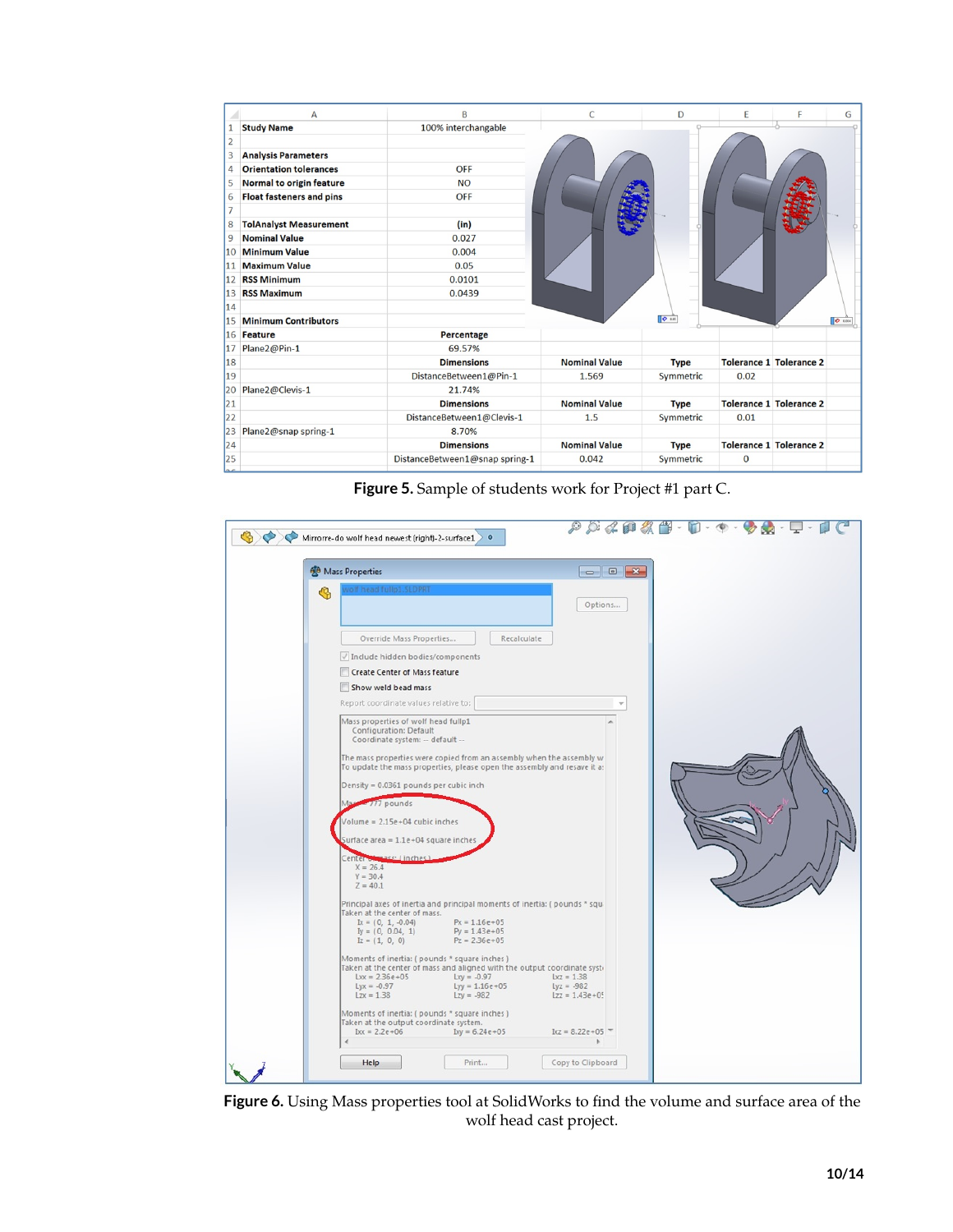connect the theoretical casting process analysis with the experimental results for the wolf head casting. Also, they were able to determine the required variables and parameters to complete their analysis and to justify some of the sources of errors using a scientific and engineering approach. Besides, the students understood how essential is a single accurate database from the CAD system to complete the design and manufacturing processes accurately. The students need to use mass properties tools in SolidWorks to find the volume and the surface area of the casting as shown in [Figure 6.](#page-9-1) Both parameters are required to calculate the total heat required to raise the temperature to the pouring temperature and the total solidification time as given in [Equation 1](#page-5-0) and [Equation 2.](#page-5-0)

In general, students' notes and comments listed at the project report show an advancement in their fundamental knowledge gain with respect to the casting process, analytical reasoning, and problem solving using available software/hardware tools to connect the process theory with the real casting process. Some students wrote the following in their reports:

- "*Overall, the experiment was a great learning experience for how casting works in the real world in comparison to the classroom. The equations used in the classroom do not directly transfer to the experiments. Not only did we learn the process but we learned the safety issues and extra steps involved in casting that aren't taught in the classroom. Also, the lab helped us to understand the work that is behind some of the objects we use in everyday life and how difficult it can be to make them perfectly.*"
- "*Overall I think this was a very successful lab and I felt as though I could really connect what I was learning in the class to what we were doing in lab. I felt much more comfortable on the test because of my experiences in the lab. I am a very visual learner and the lab has helped me understand the information much more*."
- "*After having hands-on experience with sand casting, I have a better understanding of the procedures and process needed to make a casting from a mold.*"

### **4.2 Online Quizzes**

The average quiz score was 92.5%, and all students were able to finish the quiz within the given time frame. The post-course survey results show responses addressing the importance of the online quiz component (not-useful 4.76%, no effect 28.5%, useful 42.85% and very useful 23.8%). The students suggested the following, "helped reinforce vocabulary," "yes, improve our definitions.", and "class quizzes word better." According to the collected results and students' feedback, the majority of the students claimed the online quizzes are useful or very useful. However, it seems that some students still prefer the in-class traditional paper tests.

#### **4.3 Students' Micro-lectures (MLs)**

In general, the student's feedback about micro-lectures (MLs) was assessed twice, the first time after week 5 of the semester (only assembly and casting processes topics were covered) and the second survey at the end of the semester (after all topics were covered). In the first survey, about 65% liked and about 12% disliked MLs. In the second survey, 95% of the students consider the MLs to be useful or very useful which shows good consistency about the effectiveness of using MLs to promote students' engagement and improve learning outcomes. In addition, the students were asked to write a single fact they learned from the micro-lectures topic (selective assembly and tolerances analysis). Students' notes and comments about MLs are in general positive and can be summarized as following: Interesting, improve public speaking and presentation skills, change in *class pace and keep students engaged*, increase student to student interactions, and *makes the students really focus on a subject*. Some students disliked the micro lectures for the following reasons: it challenged the students to be expert in this topic, presentation timing, it provides learning opportunity for the student but not for the other students in the class. When the students asked about any suggestion to improve the MLs, the most important responses were: "*let the students work in a group*", "*keep the timing the same*", and "*don't make them too long*". All positive and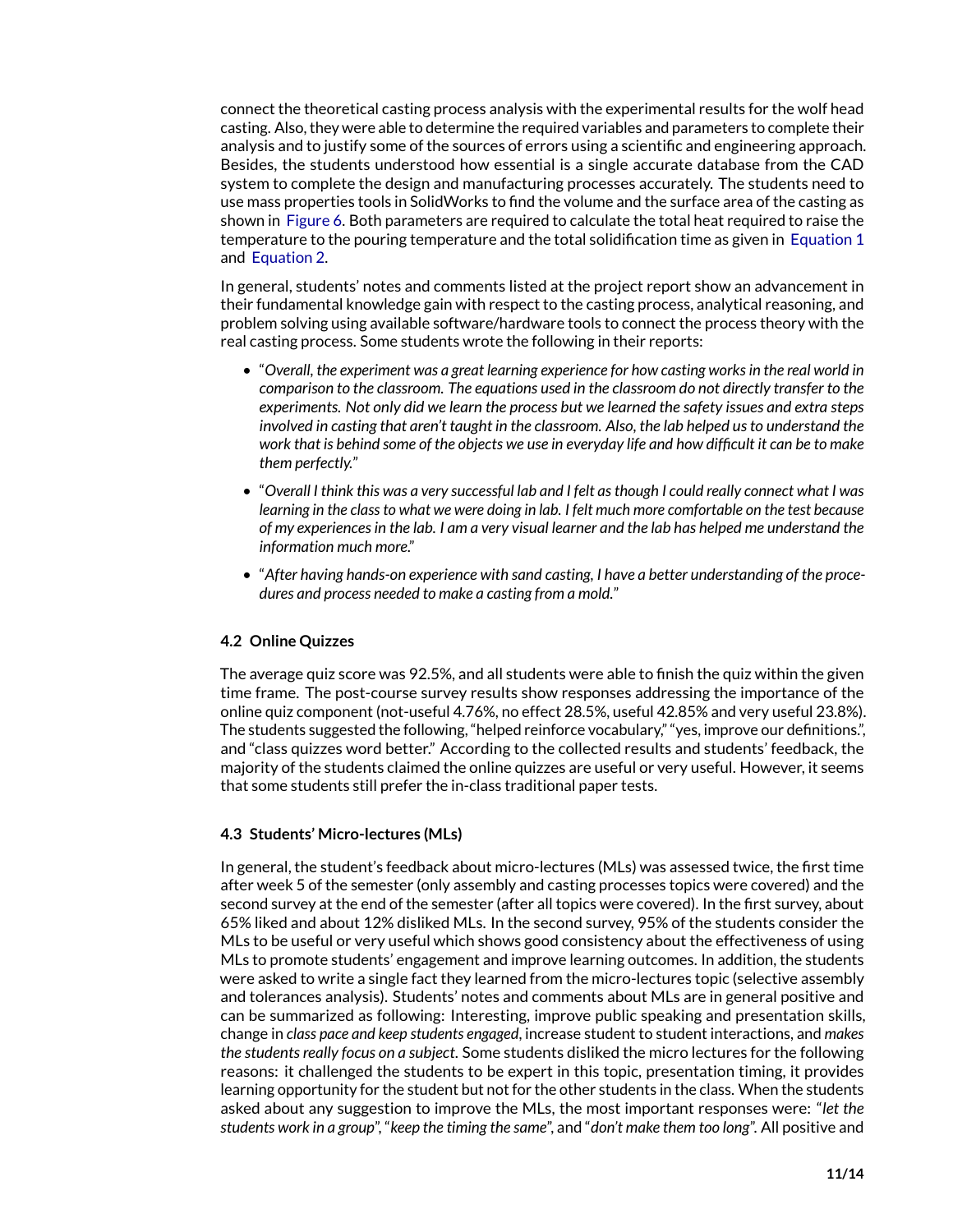negative comments show the importance of improving independent and lifelong learning skills through active learning strategies and class participation and discussions. Also, having a more controlled environment will help in maximizing the ML effectiveness.

The students were asked to write a single fact learned from the micro-lectures topic (selective assembly and tolerances analysis). The student's feedback shows increased knowledge and advanced thinking about the subject. For the MLs related to the casting topics, the peer evaluation survey for the casting processes listed in [Table 1,](#page-8-0) shows that more than 80% of the students in the class of 24 students learned or learned much from the micro-lectures. Again, the students were asked to write a fact learned from the MLs topics (sand casting, refractory casting, vertical casting, die casting, investment casting and centrifugal casting). Students' feedback about what they learned from the MLs show strong evidence that student to student interaction is effective and helpful in learning new facts.

Here are some samples of student's answers about what facts they learned from students presentations:

- "*die casting has good dimensional tolerances, centrifugal casting can make giant symmetrical products, vertical casting eliminates trimming.*", "*die casting is cost-effective with high volume demand, especially with metals with low melting points.*",
- "*Investment casting has nothing to do with financial aspects like the name would suggest. It's actually a wax form casting.*",
- "*die casting has good dimensional tolerances, centrifugal casting can make giant symmetrical products, vertical casting eliminates trimming.*",
- "*Centrifugal casting is used in most aircraft, dams, and military products, Die casting is only costeffective with high volume demand, in vertical casting produce parts with high quality, eliminate trims, quicker molds, reduce cycle time. Refractory anchors are designed to expand to allow the mold to form*."

[1s](#page-11-0)ummarizes the effectiveness of different learning activities used in this study (students' presentations (MLs), in-class projects, and the online quizzes) according to the students' post semester survey.

<span id="page-11-0"></span>

Chart 1: Post-course survey results for the implemented learning activities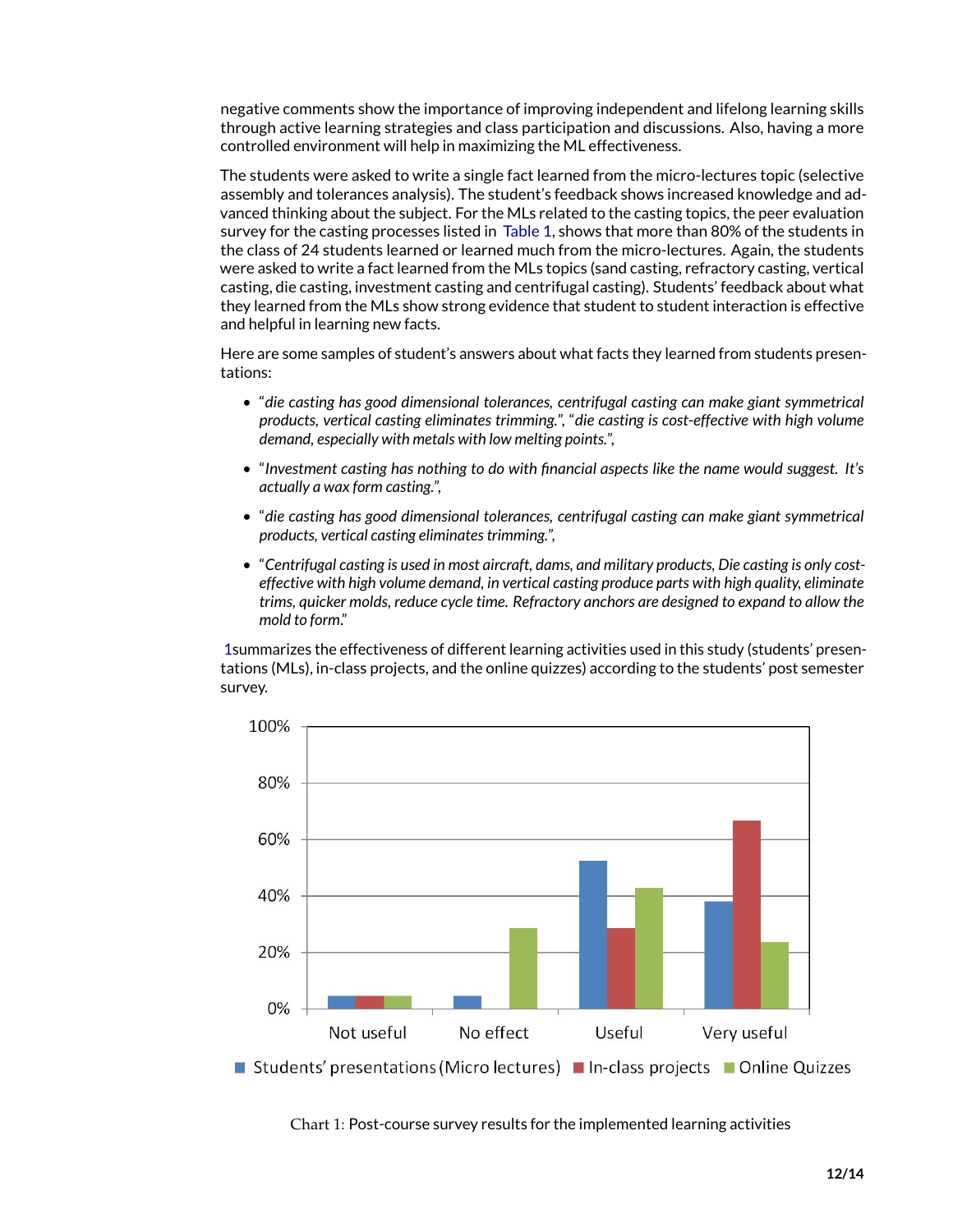### **5 Conclusion**

In this work, a computer-based learning and digital resources (simulation-based projects and online quizzes), in addition to the students' micro-lectures were used to create an active, passive, and constructive learning environment to support the teaching of the Engineering of Manufacturing Processes course. Simulation-based projects were used to support constructive concept-based learning and critical thinking for the students and to integrate simulation analysis with real manufacturing processes in the lab. Online quizzes were used successfully to help students practice and understand the basic concepts and related terminology outside class time. Students' microlectures supported the development of lifelong learning skills and created an interactive teaching environment with the instructor and other students. In general, the essential lessons and outcomes from this study can be summarized as follows: First, the simulation-based design projects helped in enriching students' understanding of the studied topic and improved their ability to address the real-world problems and analysis and use their engineering judgment to draw conclusions (ABET Criterion 3. Student Outcomes: 6). Second, introducing simulation tools as a part of the learning environment can be implemented easily and without burdening the students much, especially if they already used the same CAD software as a drafting and design tool. A single CAD database can be used to produce many types of drawings and models used throughout the design and manufacturing processes. Third, online quizzes can be used to help expose students to new terminology and definitions, as well as to learn on their own, based on the available online resources and the textbook. Forth, using students' micro-lectures helped in improving students' life-long learning and communication skills (ABET Criterion 3. Student Outcomes: 3 and 4). Fifth, students' micro-lectures increased students' learning outcomes by making the class more interactive, and eventually, can be used to expose the students to the manufacturing process concepts and methods that can help them solve numerically-based exercises and problems.

The suggested teaching strategy can work effectively with small classes and maybe mid-sized classes if the instructor (s) can provide adequate resources. For future work, the authors are planning to introduce more simulation-based projects in the curriculum like machining simulation and cost analysis of casting.

### **Acknowledgment**

The Authors would like to acknowledge the support from Communities to Build Active STEM Engagement (CBASE) Project at Colorado State University-Pueblo.

### **References**

- [1] Wendell, D. (2018) Teaching Undergraduate Manufacturing in a Flipped Classroom, in *ASEE Annual Conference and Exposition, Conference Proceedings*(ed. and others).
- <span id="page-12-0"></span>[2] Graham, J., Welch, K.C., Hieb, J.L., and Mcnamara, S. (2012) Critical thinking in Electrical and Computer Engineering, in *ASEE Annual [Conferen](10.18260/1-2--21127)ce and Exposition, Conference Proceedings*(ed. and others), ASEE. URL 10.18260/1-2--21127.
- <span id="page-12-1"></span>[3] Katz, R. (2015) Integrating analysis and design in mechanical engineering education. *Procedia CIRP*.
- <span id="page-12-2"></span>[4] Davidovitch, L., Parush, A., and Shtub, A. (2006) Simulation-based Learning in Engineering Education: Performance and Transfer in Learning Project [Management.](10.1002/j.2168-9830.2006.tb00904.x; https://dx.doi.org/10.1002/j.2168-9830.2006.tb00904.x) *Journal of Engineering Education*, **95** (4), [289–299.](10.1002/j.2168-9830.2006.tb00904.x; https://dx.doi.org/10.1002/j.2168-9830.2006.tb00904.x) URL 10.1002/j.2168-9830.2006.tb00904.x;https://dx.doi.org/ 10.1002/j.2168-9830.2006.tb00904.x.
- <span id="page-12-3"></span>[5] Ea<del>ll</del>aone&nh<del>?hYt?lddsien&ci</del>nanlatysis:co/tipade/xounautandon;t**iss**iensr&cosop.enta: An Emeryj<del>.</del> [compedu.2019.03.001;https://dx.doi.org/10.1016/j.compedu.2019.03.001.](10.1016/j.compedu.2019.03.001; https://dx.doi.org/10.1016/j.compedu.2019.03.001)